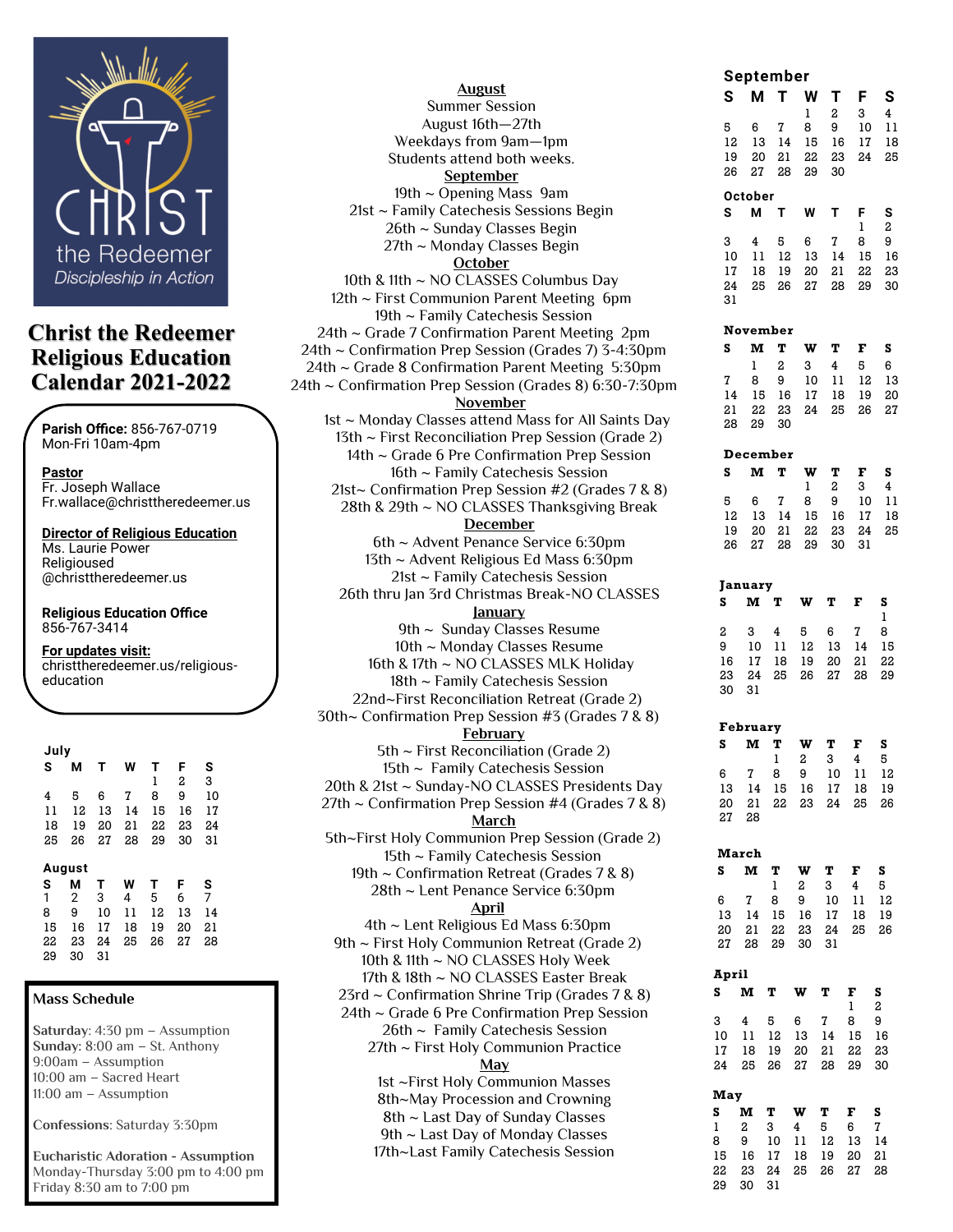## **Please Note**

This is a tentative calendar. Dates and times are subject to change. Please check the Religious Education page of the parish website for updates: https://christtheredeemer.us/religious-education

There are NO SNOW DAYS built into the calendar. In the event of snow we will add make-up sessions after scheduled classes have concluded to meet Diocesan regulations.

## **Mass Attendance**

Participation in Mass *every* weekend is an essential component of Religious Education. All students are expected to attend Mass on Saturday evening or Sunday and on Holy Days.

## **Parish Events**

Students are also required to attend six parish events during the year. Sacramental preparation sessions for Grades 2, 6, 7 and 8 can be counted to fulfill this requirement.

## **First Reconciliation and Holy Communion (Grade 2)**

There will be a Parent Meeting regarding First Reconciliation and Holy Communion on October 12, 2021 at 6pm at Assumption Church. A mandatory Preparation Session and Retreat for child and parent(s) will precede each sacrament. See the calendar for dates. The First Holy Communion Masses will be on Sunday, May 1, 2022 at 9am and 11am.

## **Pre Confirmation (Grade 6)**

Grade 6 has two mandatory Pre Confirmation Preparation Sessions on Sunday November 14, 2021 and Sunday, April 24, 2022 from 2:00-4:30pm. Students may be dropped off and picked up at the Religious Education building.

## **Confirmation Preparation (Grades 7 and 8)**

There will be Parent Meetings regarding the Sacrament of Confirmation on Sunday, September 26, 2021 for Grade 7 parents at 2pm and for Grade 8 parents at 5:30pm. Both meetings will be held in Assumption Church and students should attend with parents. Sessions for candidates will follow each of the meetings.

Grades 7 and 8 have Confirmation Preparation Sessions on Sunday afternoons, November 21, January 30 and February 27. 7th graders can be dropped off at the school at 3:30pm and picked up from Assumption Church at 6:00pm. 8th graders can be dropped off at Assumption Church at 5:00pm and picked up from the school at 7:30pm. There is a MANDATORY Confirmation Retreat for Grades 7 and 8 on Saturday, March 19, 2022 and the trip to the Shrine is Saturday, April 23, 2022.

## **Sacrament of Confirmation (Grade 8)**

The date of Confirmation is determined by the Diocese and we will let you know as soon as we are notified. Confirmation typically occurs between Easter Sunday and Pentecost. Practice will occur on the Sunday preceding Confirmation and is MANDATORY FOR CANDIDATE/SPONSOR. Date and time will be announced.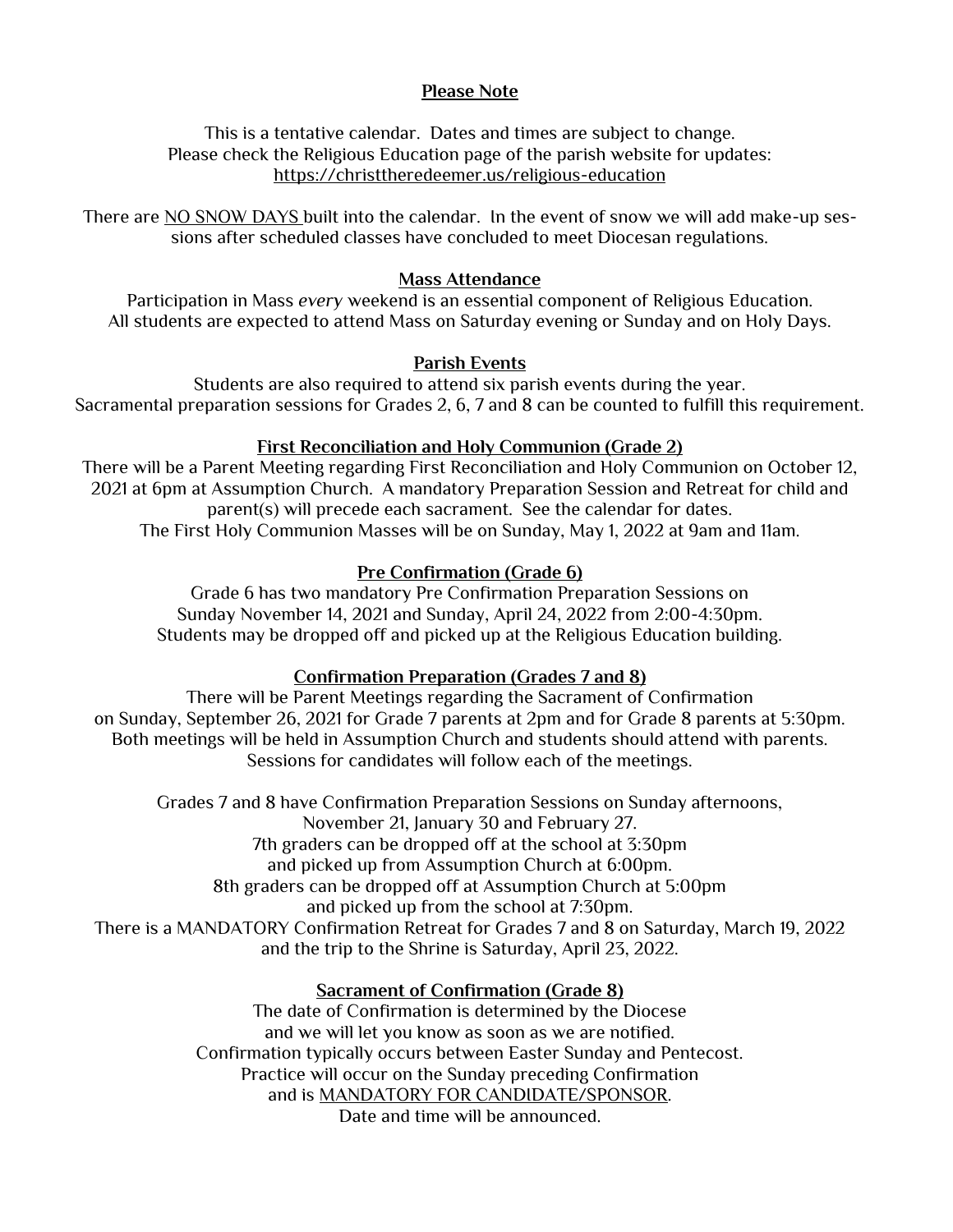## **Events for 2021/2022 Religious Education Year**

#### **September**

19th ~ Opening Mass for Religious Education Families ~ 9am at Assumption Church 10am Family Event: Who is Jesus? ~ Parish Hall

## **October**

2nd  $\sim$  Health Fair and Family Fun Day  $\sim$  10am-3pm Parish Hall 20th ~ The Catholic Truth about Angels, Demons, Ghosts, Exorcisms and Hauntings 7pm at Assumption Church 23rd ~ Feast of Christ the Redeemer - 4:30pm Mass at Assumption Church 26th ~ Showing of Sight and Sound's Queen Esther 7pm Parish Hall

#### **November**

2nd  $\sim$  All Souls Day Mass of Remembrance  $\sim$  7pm at Assumption Church 10th ~ Showing of Sight and Sound's JESUS 7pm Parish Hall

#### **December**

5th ~ Breakfast with St. Nicholas 9am to 12pm Parish Hall 6th ~ Advent Parish Penance Service 6:30pm Assumption Church

#### **March**

2nd ~ Ash Wednesday Mass 8am or 6pm Assumption Church 4th ~ Stations of the Cross 6pm Assumption Church 9th ~ Soup and Scripture 6pm Parish Hall 11th ~ Stations of the Cross 6pm Assumption Church 16th ~ Soup and Scripture 6pm Parish Hall 18th ~ Stations of the Cross 6pm Assumption Church 23rd ~ Soup and Scripture 6pm Parish Hall 25th ~ Stations of the Cross 6pm Assumption Church 28th ~ Lenten Parish Penance Service 6:30pm Assumption Church 30th ~ Soup and Scripture 6pm Parish Hall

#### **April**

1st ~ Stations of the Cross 6pm Assumption Church 6th ~ Soup and Scripture 6pm Parish Hall 8th ~ Stations of the Cross 6pm Assumption Church 10th ~ Palm Sunday Breakfast with the Easter Bunny 13th ~ Soup and Scripture 6pm Parish Hall 14th ~ Holy Thursday Mass of the Lord's Supper 6pm Assumption Church 15th ~ Good Friday Service 3pm Assumption Church 15th ~ Outdoor Stations of the Cross Live 8pm Assumption Ballfield 24th ~Divine Mercy Sunday Devotions 3pm at Assumption Church

#### **May**

May 13-21  $\sim$  St. Rita Novena  $\sim$  6:30pm  $\sim$  Rose Garden in front of Parish Hall